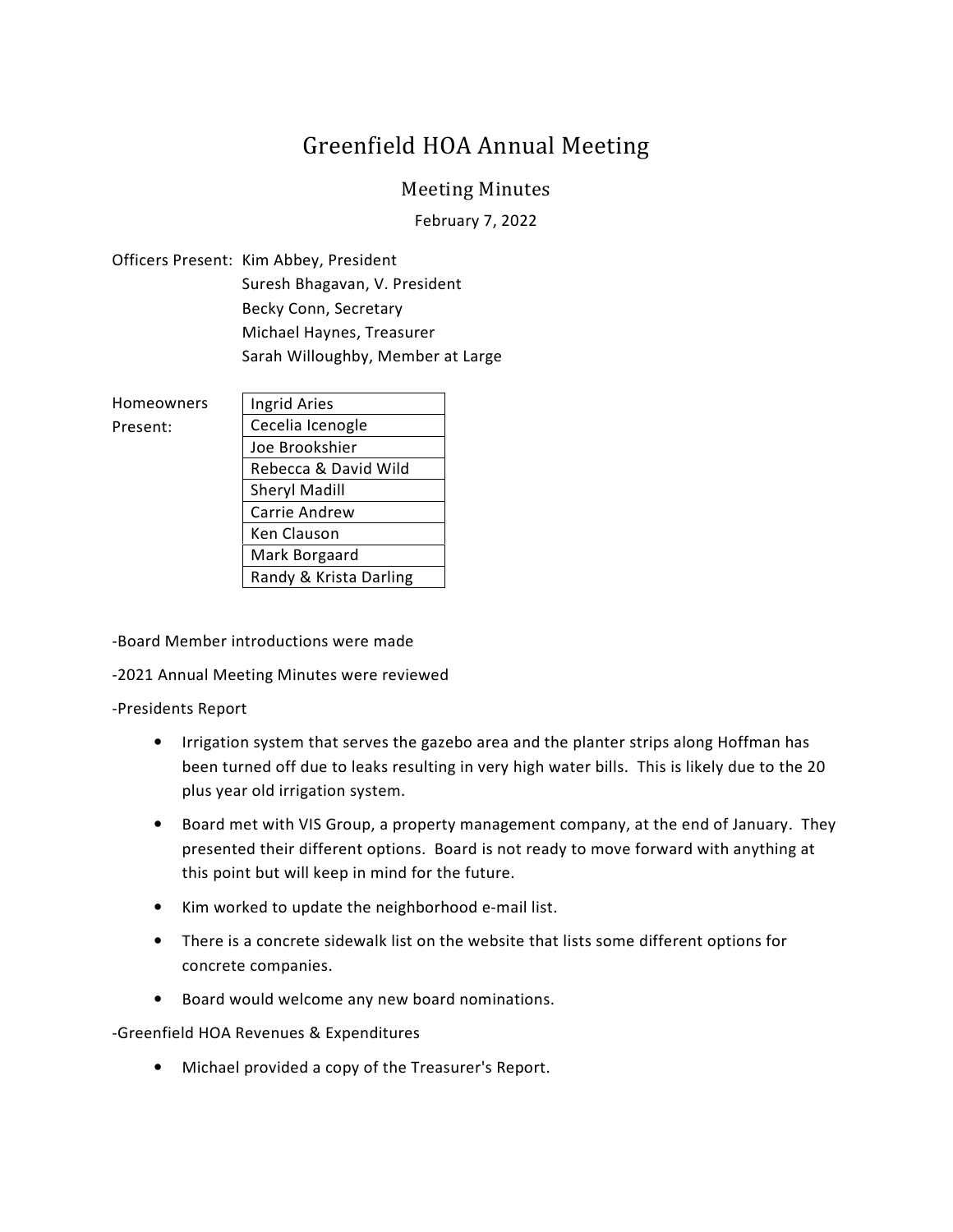## Greenfield HOA Annual Meeting Meeting Minutes, February 7, 2022 Page 2

- Question asked about where the irrigation money will go now that the irrigation system is shut off?
	- o All the irrigation money will now be going toward the tree project
- Question asked about if the landscaping bill will be reduced now that we are no longer irrigating?
	- $\circ$  Michael talked with Barefoot Lawns about what the impact to no longer watering, they will likely allow the grass to longer to help keep moisture in. They didn't mention a lower price. Michael will speak with them about this.
	- o A suggestion was made to have them mow less often to reduce costs.
- It was mentioned that when the dues were originally raised to cover the cost of the tree project as well as a new irrigation system.
	- $\circ$  The tree project is currently the #1 priority. We can move onto the irrigation system when it is done.

-Tree Removal/Replacement Discussion

- Presentation was made on the tree project, please see the slides attached to these minutes.
- 4 planter strip trees are scheduled to be removed this winter.
	- o Lukens Tree Preservation LLC will be performing the work
	- o The board will be choosing trees based on the tree plan which prioritizes trees based on sidewalk lift.
- Several trees in the retention pond need to be removed for safety.
	- o Lukens Tree Preservation LLC will be performing the work
- Several residents brought up issues they have regarding the tree removal project.
	- o Trees in detention pond area need to be limbed up
	- o How were the potential tree species chosen? Will people have the option of weighing in on tree species? Will homeowners be notified if trees are being planted in their planter strip?
		- Kim spoke with the city as was given several tree species as options. She then contacted a local nursery, the two species listed were simply the ones that were available.
		- Kim will make a list of species that we could potentially purchase and send out a poll using the property owners she has e-mails for.